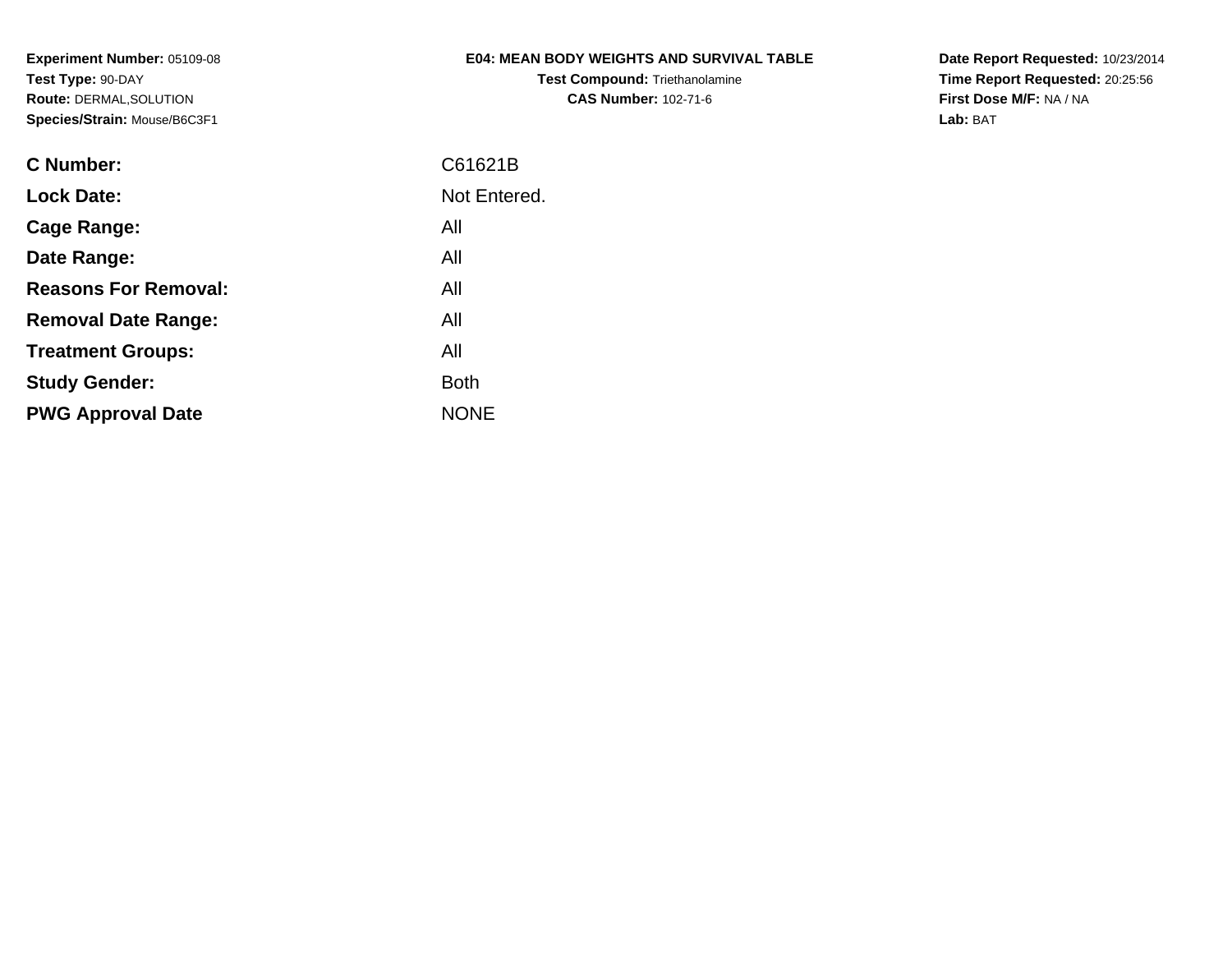## **E04: MEAN BODY WEIGHTS AND SURVIVAL TABLE**

**Test Compound:** Triethanolamine

**CAS Number:** 102-71-6

**Date Report Requested:** 10/23/2014**Time Report Requested:** 20:25:56**First Dose M/F:** NA / NA**Lab:** BAT

### **MALE**

| <b>DAY</b>     | 0 G/KG |                           |         |       | 0.25 G/KG   |    |          |       | 0.5 G/KG    |             |         |       | 1.0 G/KG    |      |              |
|----------------|--------|---------------------------|---------|-------|-------------|----|----------|-------|-------------|-------------|---------|-------|-------------|------|--------------|
|                | WT(g)  | $\boldsymbol{\mathsf{N}}$ |         | WT(g) | % OF CNTL N |    |          | WT(g) | % OF CNTL N |             |         | WT(g) | % OF CNTL N |      |              |
| $-2$           | 23.1   | 10 <sup>°</sup>           | $\star$ | 22.6  | 97.5        | 10 | $\star$  | 22.6  | 97.8        | 10          |         | 20.9  | 90.4        | $10$ | $\pmb{\ast}$ |
| $-1$           | 22.0   | 10                        | $\star$ | 20.5  | 93.0        | 10 | $^\star$ | 21.2  | 96.3        | $10\,$      | $\star$ | 22.3  | 101.4       | $10$ | $\star$      |
| $\mathbf{1}$   | 23.8   | 5                         | $\star$ | 23.6  | 99.3        | 5  |          | 23.5  | 98.7        | 5           |         | 22.6  | 95.1        | 5    | $\star$      |
| $\overline{2}$ | 22.8   | 5                         | *       | 21.4  | 93.9        | 5  |          | 21.7  | 95.2        | 5           |         | 22.9  | 100.4       | 5    | $\star$      |
| 3              | 23.1   | 5                         | $\star$ | 23.6  | 102.2       | 5  |          | 22.9  | 98.9        | 5           |         | 22.0  | 95.0        | 5    | $^\star$     |
| 4              | 23.2   | 5                         |         | 23.3  | 100.1       | 5  |          | 22.3  | 96.0        | 5           |         | 24.0  | 103.2       | 5    | $\star$      |
| 6              | 25.0   | 5                         | $\star$ | 24.2  | 96.9        | 5  |          | 24.4  | 97.6        | $\,$ 5 $\,$ |         | 24.5  | 98.3        | 5    |              |
| $\overline{7}$ | 24.6   | 5                         | $\star$ | 22.0  | 89.7        | 5  | $\star$  | 23.2  | 94.5        | 5           |         | 25.0  | 101.5       | 5    | $^\star$     |
| 8              | 23.9   | 5                         | $\ast$  | 24.1  | 101.2       | 5  |          | 23.8  | 99.6        | 5           |         | 23.3  | 97.7        | 5    | $\star$      |
| 9              | 24.6   | 5                         | $\star$ | 24.2  | 98.4        | 5  |          | 24.6  | 99.8        | 5           |         | 24.8  | 100.6       | 5    | $\star$      |
| 13             | 27.1   | 5                         | $\ast$  | 25.1  | 92.8        | 5  |          | 25.3  | 93.4        | 5           |         | 25.9  | 95.6        | 5    |              |
| 14             | 25.1   | 5                         | $\star$ | 24.1  | 95.9        | 5  | $\ast$   | 24.5  | 97.8        | $\mathbf 5$ |         | 26.4  | 105.2       | 5    |              |
| 15             | 25.7   | 5                         | $\star$ | 26.2  | 102.0       | 5  | $\ast$   | 24.8  | 96.7        | 5           |         | 24.7  | 96.4        | 5    | $\star$      |
| 16             | 26.1   | 5                         | $\star$ | 26.7  | 102.4       | 5  |          | 27.0  | 103.5       | 5           |         | 26.1  | 100.0       | 5    | $^\star$     |
| 20             | 27.6   | 5                         | $\star$ | 26.1  | 94.8        | 5  |          | 25.0  | 90.7        | $\mathbf 5$ |         | 26.3  | 95.3        | 5    | $\star$      |
| 21             | 26.7   | 5                         | $\star$ | 24.8  | 92.6        | 5  |          | 25.9  | 96.7        | 5           |         | 26.5  | 99.2        | 5    | $\star$      |
| 22             | 26.6   | 5                         |         | 26.9  | 101.0       | 5  |          | 26.6  | 99.9        | 5           |         | 25.8  | 96.9        | 5    |              |
| 23             | 26.8   | 5                         | $\star$ | 28.2  | 105.0       | 5  |          | 28.1  | 104.8       | 5           |         | 26.6  | 99.3        | 5    | $\ast$       |
| 27             | 29.0   | 5                         | $\star$ | 27.6  | 95.2        | 5  |          | 27.3  | 94.3        | 5           |         | 28.2  | 97.2        | 5    | $\star$      |
| 28             | 28.2   | 5                         | $\star$ | 26.6  | 94.4        | 5  |          | 27.5  | 97.3        | $\mathbf 5$ |         | 27.1  | 96.2        | 5    | $\star$      |
| 29             | 27.2   | 5                         | $\star$ | 27.7  | 101.7       | 5  |          | 26.8  | 98.5        | 5           |         | 26.8  | 98.4        | 5    | $\star$      |
| 30             | 28.0   | 5                         | $\star$ | 28.2  | 100.7       | 5  | $\ast$   | 29.4  | 104.9       | 5           |         | 27.8  | 99.1        | 5    |              |
| 34             | 30.0   | 5                         | $\star$ | 28.6  | 95.3        | 5  |          | 28.2  | 93.8        | 5           |         | 28.1  | 93.7        | 5    | $\star$      |
| 35             | 28.4   | 5                         | *       | 27.3  | 95.9        | 5  | $\ast$   | 27.9  | 98.2        | 5           |         | 28.7  | 101.1       | 5    | $\star$      |
| 36             | 27.7   | 5                         | $\star$ | 28.8  | 103.8       | 5  |          | 27.5  | 99.2        | $\mathbf 5$ |         | 27.9  | 100.6       | 5    | $^\star$     |
| 37             | 27.6   | 5                         |         | 28.5  | 103.3       | 5  |          | 29.4  | 106.4       | $\mathbf 5$ |         | 29.0  | 104.8       | 5    |              |
| 41             | 29.8   | 5                         | $\ast$  | 28.5  | 95.6        | 5  |          | 28.5  | 95.6        | 5           |         | 29.3  | 98.1        | 5    |              |
| 42             | 28.4   | 5                         |         | 27.4  | 96.3        | 5  |          | 29.1  | 102.3       | 5           |         | 28.6  | 100.8       | 5    |              |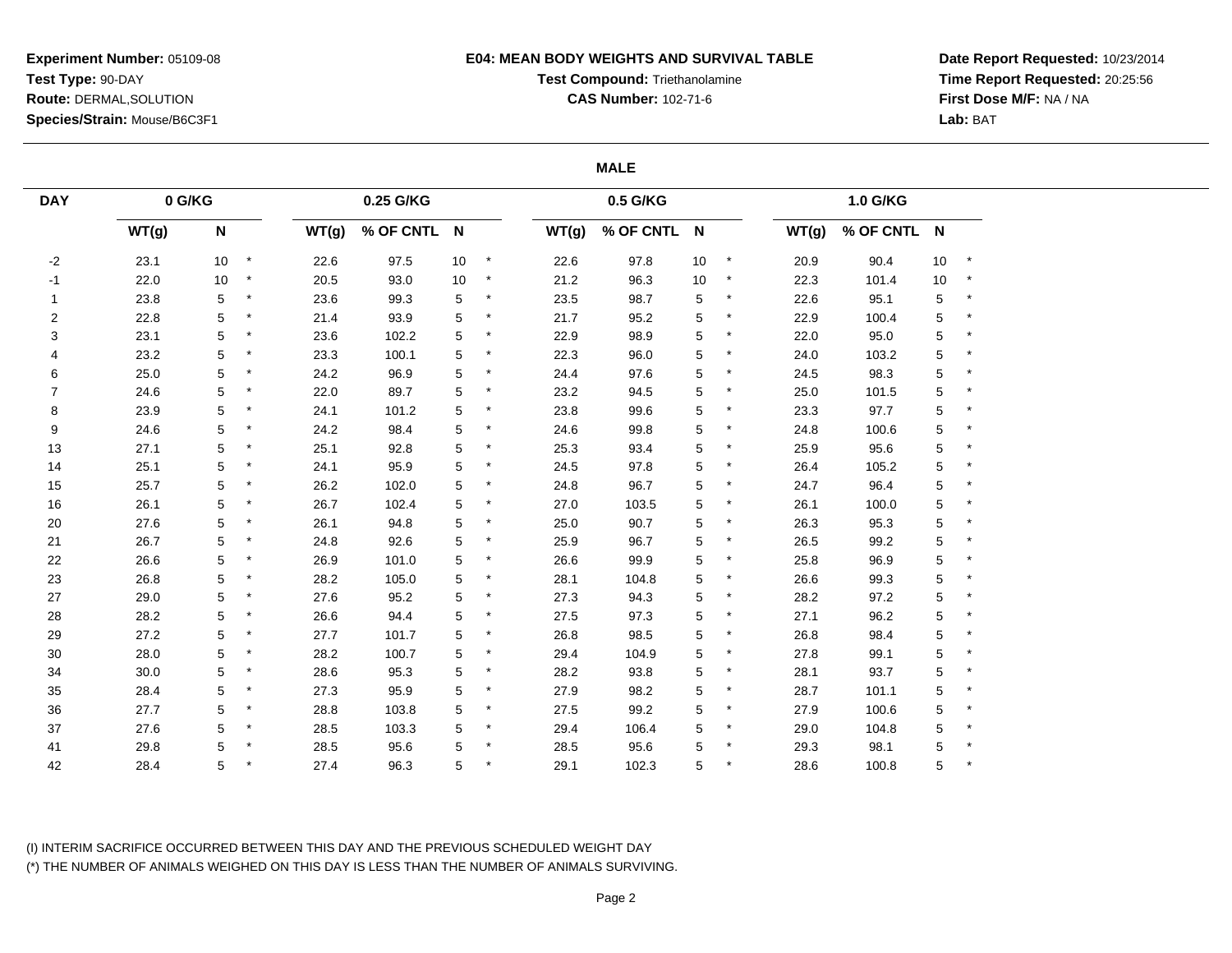## **E04: MEAN BODY WEIGHTS AND SURVIVAL TABLE**

**Test Compound:** Triethanolamine

**CAS Number:** 102-71-6

**Date Report Requested:** 10/23/2014**Time Report Requested:** 20:25:57**First Dose M/F:** NA / NA**Lab:** BAT

## **MALE**

| <b>DAY</b> | $0$ G/KG |             |         |       | 0.25 G/KG   |   |         |       | 0.5 G/KG    |   |         |       | 1.0 G/KG    |   |           |
|------------|----------|-------------|---------|-------|-------------|---|---------|-------|-------------|---|---------|-------|-------------|---|-----------|
|            | WT(g)    | $\mathsf N$ |         | WT(g) | % OF CNTL N |   |         | WT(g) | % OF CNTL N |   |         | WT(g) | % OF CNTL N |   |           |
| 43         | 28.9     | 5           | $\star$ | 29.2  | 101.0       | 5 | $\star$ | 27.9  | 96.6        | 5 |         | 27.3  | 94.3        | 5 | $\star$   |
| 44         | 28.5     | 5           | $\star$ | 28.6  | 100.4       | 5 | $\star$ | 30.5  | 107.3       | 5 | $\star$ | 29.0  | 102.0       | 5 | $\ast$    |
| 48         | 30.8     | 5           | $\ast$  | 28.6  | 92.9        | 5 |         | 29.2  | 94.7        | 5 |         | 30.3  | 98.3        | 5 | $\ast$    |
| 49         | 29.4     | 5           | $\ast$  | 28.6  | 97.4        | 5 |         | 29.2  | 99.3        | 5 |         | 28.9  | 98.5        | 5 | ×         |
| 50         | 29.5     | 5           | $\star$ | 30.5  | 103.2       | 5 | $\ast$  | 29.2  | 99.1        | 5 | $\star$ | 29.2  | 99.0        | 5 | $\star$   |
| 51         | 29.0     | 5           | $\star$ | 29.9  | 102.9       | 5 |         | 30.8  | 106.2       | 5 |         | 29.5  | 101.7       | 5 | $\ast$    |
| 55         | 32.8     | 5           | $\star$ | 30.4  | 92.7        | 5 | $\star$ | 30.8  | 93.9        | 5 | $\star$ | 30.4  | 92.6        | 5 | $\ast$    |
| 56         | 30.2     | 5           | $\star$ | 28.7  | 95.1        | 5 | $\star$ | 29.2  | 96.8        | 5 |         | 29.3  | 97.2        | 5 | $\ast$    |
| 57         | 30.6     | 5           | $\star$ | 29.3  | 95.7        | 5 |         | 30.1  | 98.2        | 5 |         | 29.2  | 95.3        | 5 | $\ast$    |
| 58         | 30.7     | 5           | $\star$ | 30.8  | 100.3       | 5 |         | 30.8  | 100.2       | 5 | $\ast$  | 30.4  | 99.0        | 5 | $\star$   |
| 62         | 32.6     | 5           | $\star$ | 30.4  | 93.2        | 5 |         | 30.5  | 93.4        | 5 |         | 31.0  | 94.9        | 5 | $\ast$    |
| 63         | 31.6     | 5           | $\star$ | 28.6  | 90.5        | 5 | $\star$ | 29.6  | 93.7        | 5 |         | 30.4  | 96.3        | 5 | $\star$   |
| 64         | 31.6     | 5           | $\star$ | 30.6  | 96.7        | 5 | $\star$ | 30.0  | 94.9        | 5 | $\star$ | 30.0  | 95.0        | 5 | $\ast$    |
| 65         | 29.0     | 5           | $\star$ | 31.3  | 107.9       | 5 |         | 32.1  | 110.5       | 5 | $\star$ | 30.9  | 106.6       | 5 | $\star$   |
| 69         | 33.2     | 5           | $\ast$  | 31.2  | 94.2        | 5 | $\ast$  | 30.7  | 92.5        | 5 |         | 31.5  | 94.9        | 5 | $\ast$    |
| 70         | 31.7     | 5           | $\star$ | 30.1  | 94.8        | 5 | $\ast$  | 30.9  | 97.2        | 5 | $\ast$  | 30.5  | 96.2        | 5 | $\ast$    |
| 71         | 31.2     | 5           |         | 31.1  | 99.7        | 5 |         | 30.5  | 97.7        | 5 |         | 30.5  | 97.6        | 5 | $\star$   |
| 72         | 30.2     | 5           | $\star$ | 32.0  | 106.2       | 5 |         | 32.8  | 108.8       | 5 |         | 30.4  | 100.9       | 5 | $\ast$    |
| 76         | 33.6     | 5           | $\star$ | 31.3  | 93.0        | 5 | $\star$ | 31.7  | 94.3        | 5 |         | 32.0  | 95.2        | 5 | $\ast$    |
| 77         | 32.1     | 5           | $\ast$  | 30.4  | 94.8        | 5 |         | 30.9  | 96.1        | 5 |         | 31.3  | 97.5        | 5 | $\ast$    |
| ${\bf 78}$ | 31.7     | 5           | $\star$ | 31.2  | 98.5        | 5 | $^\ast$ | 30.7  | 97.0        | 5 | $\ast$  | 30.9  | 97.7        | 5 | $\star$   |
| 79         | 31.0     | 5           | $\star$ | 32.1  | 103.7       | 5 |         | 33.0  | 106.5       | 5 |         | 31.6  | 102.0       | 5 | $\ast$    |
| 83         | 33.8     | 5           | $\star$ | 30.9  | 91.5        | 5 | $\star$ | 32.1  | 95.0        | 5 |         | 31.4  | 92.9        | 5 | $\star$   |
| 84         | 31.4     | 5           | $\star$ | 28.9  | 92.2        | 5 | $\star$ | 31.2  | 99.3        | 5 | $\ast$  | 32.1  | 102.2       | 5 | $^{\ast}$ |
| 85         | 30.5     | 5           | $\star$ | 30.5  | 99.9        | 5 |         | 29.1  | 95.4        | 5 | $\star$ | 30.5  | 99.9        | 5 | $\ast$    |
| 86         | 29.3     | 4           | $\ast$  | 30.6  | 104.4       | 5 |         | 31.9  | 108.9       | 5 |         | 30.7  | 104.9       | 5 | $\ast$    |
| $90\,$     | 34.8     | 5           | $\star$ | 31.2  | 89.8        | 5 |         | 31.7  | 91.1        | 5 | $\star$ | 32.7  | 93.9        | 5 |           |
| 91         | 32.8     | 5           |         | 30.1  | 91.7        | 5 |         | 31.9  | 97.2        | 5 |         | 32.7  | 99.5        | 5 |           |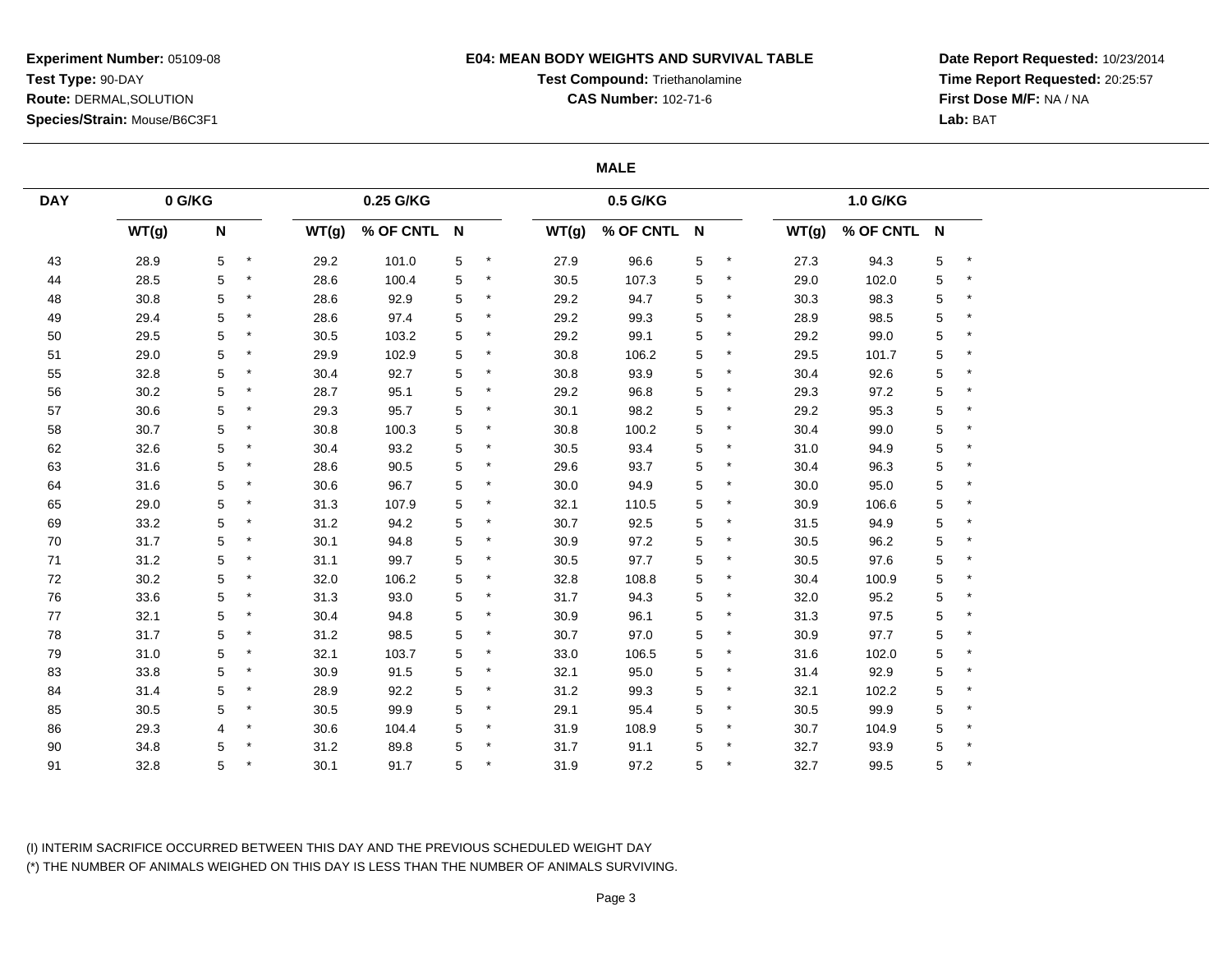## **E04: MEAN BODY WEIGHTS AND SURVIVAL TABLE**

**Test Compound:** Triethanolamine

**CAS Number:** 102-71-6

**Date Report Requested:** 10/23/2014**Time Report Requested:** 20:25:57**First Dose M/F:** NA / NA**Lab:** BAT

## **MALE**

| <b>DAY</b>         | 0 G/KG |    |         |       | 0.25 G/KG   |    |         |       | 0.5 G/KG    |    |       | <b>1.0 G/KG</b> |       |       |
|--------------------|--------|----|---------|-------|-------------|----|---------|-------|-------------|----|-------|-----------------|-------|-------|
|                    | WT(g)  | N  |         | WT(g) | % OF CNTL N |    |         | WT(g) | % OF CNTL N |    | WT(g) | % OF CNTL N     |       |       |
| 92                 | 32.2   |    | $\star$ | 31.6  | 98.2        | 4  | $\star$ | 29.6  | 92.1        | 5  | 32.5  | 101.1           |       | $4$ * |
| 93                 | 30.6   | 3  | $\star$ | 31.9  | 104.4       | 4  |         | 33.4  | 109.2       | 5  | 31.6  | 103.4           | $5$ * |       |
| TERM<br><b>SAC</b> | 32.9   | 17 |         | 31.3  | 95.1        | 18 |         | 31.7  | 96.4        | 20 | 32.2  | 98.1            | 19    |       |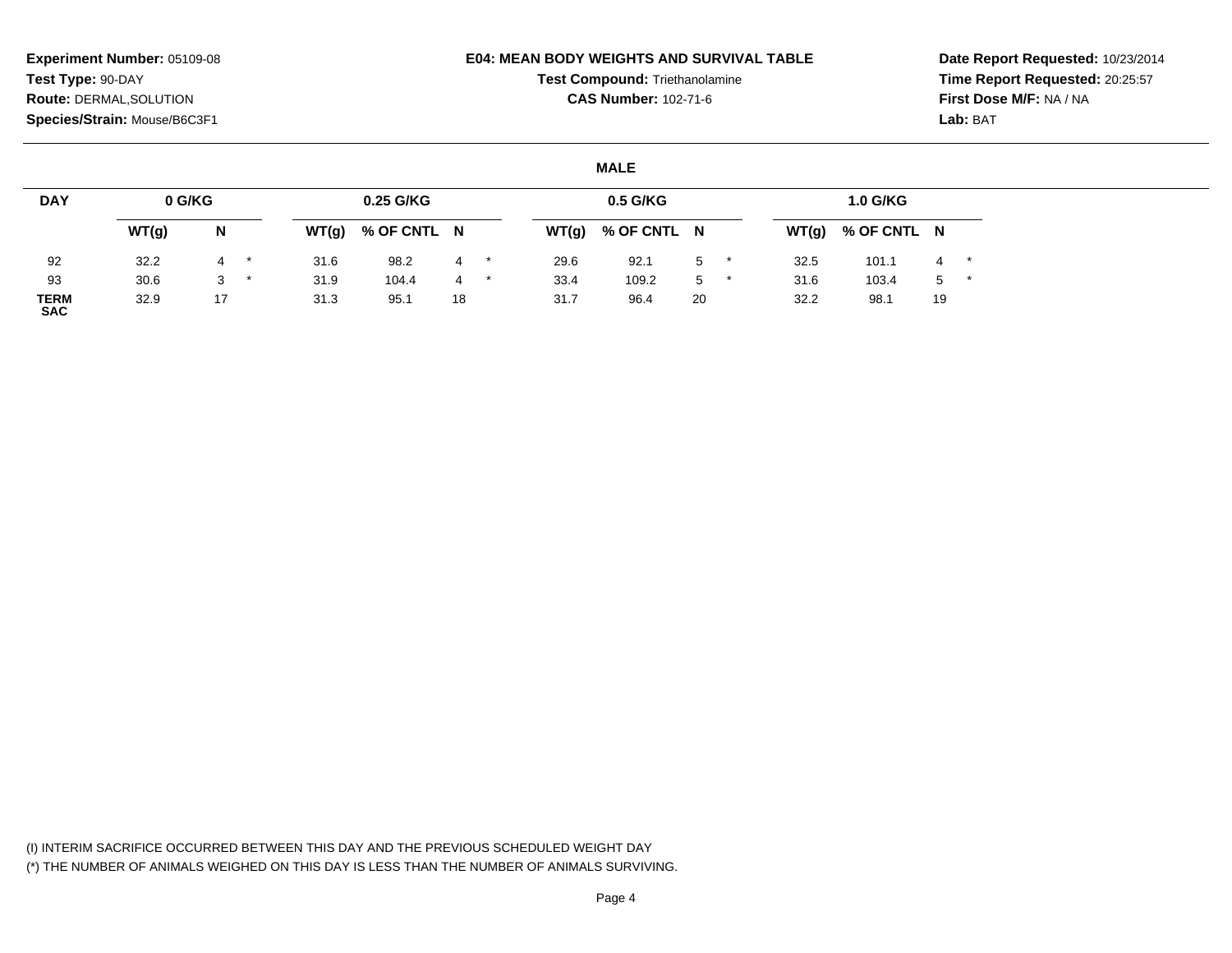# **E04: MEAN BODY WEIGHTS AND SURVIVAL TABLE**

**Test Compound:** Triethanolamine**CAS Number:** 102-71-6

**Date Report Requested:** 10/23/2014**Time Report Requested:** 20:25:57**First Dose M/F:** NA / NA**Lab:** BAT

### **MALE**

| <b>DAY</b>       |       | 2.0 G/KG    |             |                   |       | 4.0 G/KG    |             |                   |
|------------------|-------|-------------|-------------|-------------------|-------|-------------|-------------|-------------------|
|                  | WT(g) | % OF CNTL N |             |                   | WT(g) | % OF CNTL N |             |                   |
| $-2$             | 21.4  | 92.3        | 10          | $\qquad \, \star$ | 22.2  | 96.0        | 10          | $\qquad \, \star$ |
| $-1$             | 21.5  | 97.8        | 10          | $\star$           | 21.8  | 99.1        | $10\,$      | $^{\star}$        |
| $\mathbf{1}$     | 23.4  | 98.2        | 5           | $\star$           | 22.4  | 94.3        | $\,$ 5 $\,$ | $\star$           |
| $\boldsymbol{2}$ | 22.5  | 98.8        | 5           | $\star$           | 22.4  | 98.5        | $\sqrt{5}$  | $\star$           |
| 3                | 23.0  | 99.6        | 5           | $\star$           | 23.6  | 102.0       | $\,$ 5 $\,$ | $\star$           |
| 4                | 23.9  | 102.8       | 5           | $\star$           | 23.7  | 101.8       | $\,$ 5 $\,$ | $\star$           |
| 6                | 25.1  | 100.7       | 5           | $^\star$          | 24.4  | 97.8        | $\,$ 5 $\,$ | $\star$           |
| $\boldsymbol{7}$ | 23.4  | 95.3        | 5           | $\star$           | 24.6  | 100.0       | $\sqrt{5}$  | $\star$           |
| 8                | 24.0  | 100.7       | $\,$ 5 $\,$ | $\star$           | 24.7  | 103.4       | $\,$ 5 $\,$ | $\star$           |
| $\boldsymbol{9}$ | 25.0  | 101.3       | 5           | $\star$           | 24.9  | 101.0       | $\,$ 5 $\,$ | $\star$           |
| 13               | 26.3  | 97.2        | 5           | $\star$           | 25.7  | 94.8        | $\,$ 5 $\,$ | $\star$           |
| 14               | 24.8  | 99.0        | 5           | $^\star$          | 26.2  | 104.3       | $\sqrt{5}$  | $\star$           |
| 15               | 25.5  | 99.3        | $\,$ 5 $\,$ | $\star$           | 26.4  | 102.8       | $\sqrt{5}$  | $\star$           |
| 16               | 26.3  | 100.8       | 5           | $\star$           | 26.3  | 101.0       | $\,$ 5 $\,$ | $\star$           |
| $20\,$           | 27.4  | 99.2        | $\,$ 5 $\,$ | $^\star$          | 26.4  | 95.7        | $\sqrt{5}$  | $\star$           |
| 21               | 25.4  | 94.8        | $\,$ 5 $\,$ | $\star$           | 26.3  | 98.2        | $\sqrt{5}$  | $\star$           |
| 22               | 26.7  | 100.2       | 5           | $\star$           | 28.0  | 105.1       | $\,$ 5 $\,$ | $\star$           |
| 23               | 27.5  | 102.7       | 5           | $\star$           | 27.2  | 101.3       | $\sqrt{5}$  | $\star$           |
| 27               | 27.1  | 93.4        | $\,$ 5 $\,$ | $\star$           | 27.7  | 95.7        | $\,$ 5 $\,$ | $\star$           |
| 28               | 27.1  | 96.0        | 5           | $\star$           | 28.3  | 100.3       | $\,$ 5 $\,$ | $\star$           |
| 29               | 27.3  | 100.2       | 5           | $\star$           | 28.0  | 102.9       | $\sqrt{5}$  | $\star$           |
| $30\,$           | 26.9  | 95.8        | 5           | $\star$           | 28.2  | 100.5       | $\,$ 5 $\,$ | $\star$           |
| 34               | 27.9  | 92.8        | 5           | $\star$           | 28.1  | 93.7        | $\sqrt{5}$  | $\star$           |
| $35\,$           | 27.9  | 98.0        | 5           | $\star$           | 28.8  | 101.4       | $\,$ 5 $\,$ | $\star$           |
| $36\,$           | 28.5  | 102.9       | 5           | $^\star$          | 28.4  | 102.4       | $\sqrt{5}$  | $\star$           |
| $37\,$           | 27.8  | 100.6       | 5           | $\star$           | 27.9  | 101.0       | $\sqrt{5}$  | $\star$           |
| 41               | 29.7  | 99.5        | 5           | $^\star$          | 29.0  | 97.1        | $\,$ 5 $\,$ | $\star$           |
| 42               | 28.1  | 98.8        | 5           | $\star$           | 30.0  | 105.6       | 5           | $\star$           |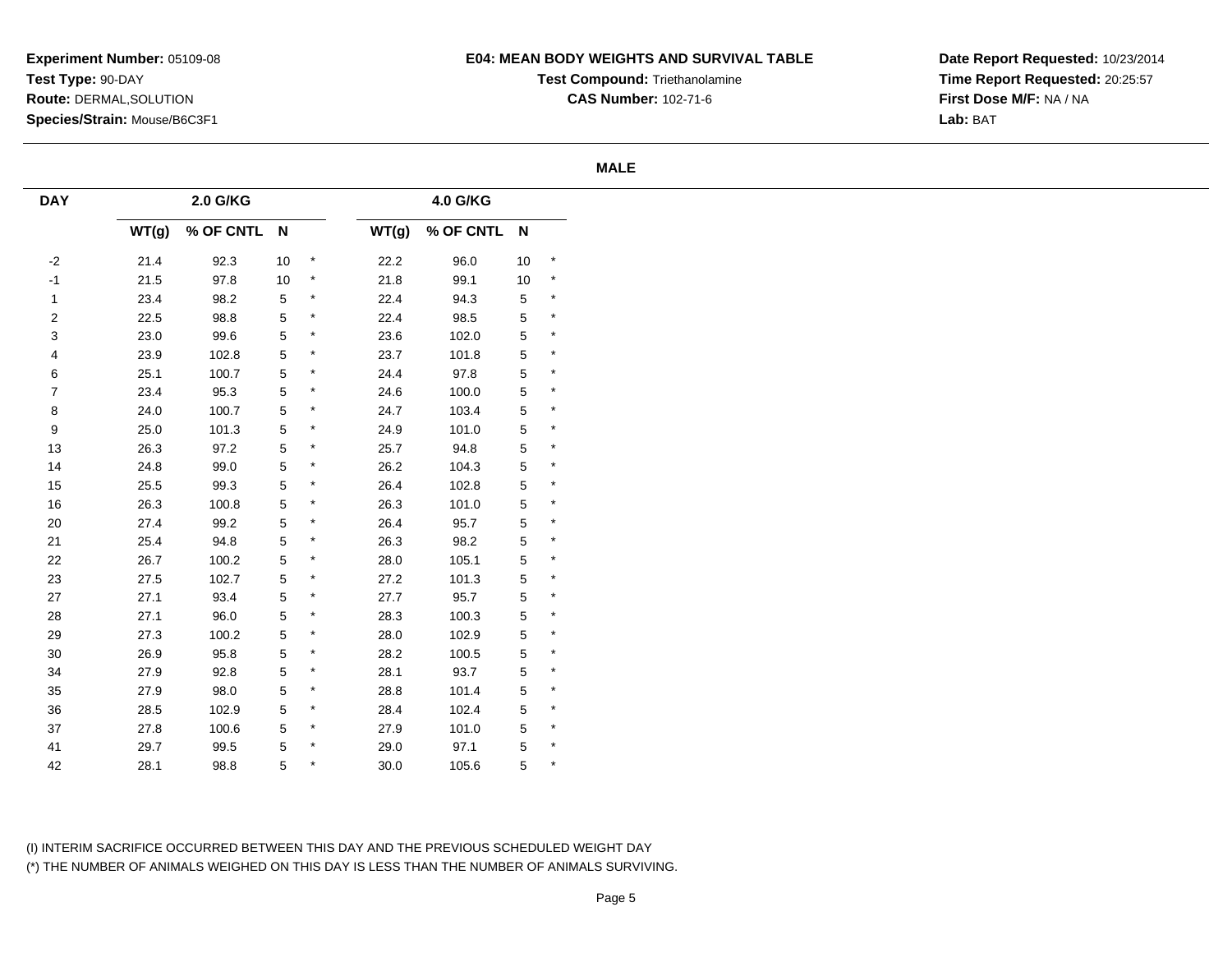# **E04: MEAN BODY WEIGHTS AND SURVIVAL TABLE**

**Test Compound:** Triethanolamine**CAS Number:** 102-71-6

**Date Report Requested:** 10/23/2014**Time Report Requested:** 20:25:57**First Dose M/F:** NA / NA**Lab:** BAT

### **MALE**

| <b>DAY</b> |          | 2.0 G/KG    |             |           |          | 4.0 G/KG    |             |         |
|------------|----------|-------------|-------------|-----------|----------|-------------|-------------|---------|
|            | WT(g)    | % OF CNTL N |             |           | WT(g)    | % OF CNTL N |             |         |
| 43         | 28.7     | 99.2        | 5           | $\star$   | 29.0     | 100.2       | $\,$ 5 $\,$ | $\star$ |
| 44         | 29.2     | 102.7       | $\sqrt{5}$  | $\star$   | 29.3     | 103.0       | $\,$ 5 $\,$ | $\star$ |
| 48         | 30.4     | 98.6        | 5           | $\star$   | 28.6     | 92.8        | $\,$ 5 $\,$ | $\star$ |
| 49         | 28.7     | 97.6        | 5           | $\star$   | 30.6     | 104.2       | $\mathbf 5$ | $\star$ |
| 50         | 29.7     | 100.7       | 5           | $\star$   | 31.4     | 106.3       | $\,$ 5 $\,$ | $\star$ |
| 51         | 30.4     | 104.8       | 5           | $\star$   | 31.6     | 108.8       | $\mathbf 5$ | $\star$ |
| 55         | 31.3     | 95.5        | 5           | $\star$   | 30.1     | 91.8        | $\,$ 5 $\,$ | $\star$ |
| 56         | 28.0     | 92.8        | $\,$ 5 $\,$ | $\star$   | $30.8\,$ | 102.2       | $\mathbf 5$ | $\star$ |
| 57         | $30.2\,$ | 98.8        | $\,$ 5 $\,$ | $\star$   | 32.2     | 105.1       | $\,$ 5 $\,$ | $\star$ |
| 58         | $30.6\,$ | 99.4        | 5           | $\star$   | $30.5$   | 99.1        | $\,$ 5 $\,$ | $\star$ |
| 62         | 31.6     | 96.9        | 5           | $\star$   | 30.2     | 92.5        | $\,$ 5 $\,$ | $\star$ |
| 63         | 28.4     | 89.8        | 5           | $^\star$  | 30.9     | 97.8        | $\mathbf 5$ | $\star$ |
| 64         | 31.3     | 99.1        | 5           | $\star$   | 30.6     | 96.8        | $\,$ 5 $\,$ | $\star$ |
| 65         | 31.3     | 107.8       | 5           | $\ast$    | 31.7     | 109.3       | $\,$ 5 $\,$ | $\star$ |
| 69         | 32.2     | 97.2        | $\,$ 5 $\,$ | $\star$   | 30.3     | 91.4        | $\mathbf 5$ | $\star$ |
| 70         | 29.4     | 92.8        | 5           | $\star$   | 31.1     | 98.0        | $\,$ 5 $\,$ | $\star$ |
| $71\,$     | $31.6\,$ | 101.2       | 5           | $\star$   | 30.7     | 98.3        | $\,$ 5 $\,$ | $\star$ |
| 72         | 31.4     | 104.2       | 5           | $\star$   | 31.7     | 105.2       | $\mathbf 5$ | $\star$ |
| ${\bf 76}$ | 32.2     | 95.8        | $\,$ 5 $\,$ | $\star$   | 31.4     | 93.5        | $\,$ 5 $\,$ | $\star$ |
| $77\,$     | $30.0\,$ | 93.3        | 5           | $\star$   | 31.9     | 99.2        | $\,$ 5 $\,$ | $\star$ |
| 78         | $31.6\,$ | 99.8        | 5           | $\star$   | 30.6     | 96.7        | $\mathbf 5$ | $\star$ |
| 79         | 30.8     | 99.5        | 5           | $\star$   | 32.6     | 105.2       | $\,$ 5 $\,$ | $\star$ |
| 83         | 32.8     | 97.0        | 5           | $^{\ast}$ | 30.7     | 91.0        | $\,$ 5 $\,$ | $\star$ |
| 84         | 29.8     | 94.8        | 5           | $\star$   | 31.6     | 100.8       | $\,$ 5 $\,$ | $\star$ |
| 85         | 30.7     | 100.7       | 5           | $\star$   | 30.0     | 98.2        | $\,$ 5 $\,$ | $\star$ |
| 86         | 30.0     | 102.3       | 4           | $^{\ast}$ | 31.0     | 105.9       | $\mathbf 5$ | $\star$ |
| 90         | 33.6     | 96.5        | 5           | $\star$   | 31.3     | 90.0        | $\,$ 5 $\,$ | $\star$ |
| 91         | $30.8\,$ | 93.8        | 5           | $^{\ast}$ | 32.4     | 98.8        | 5           | $\star$ |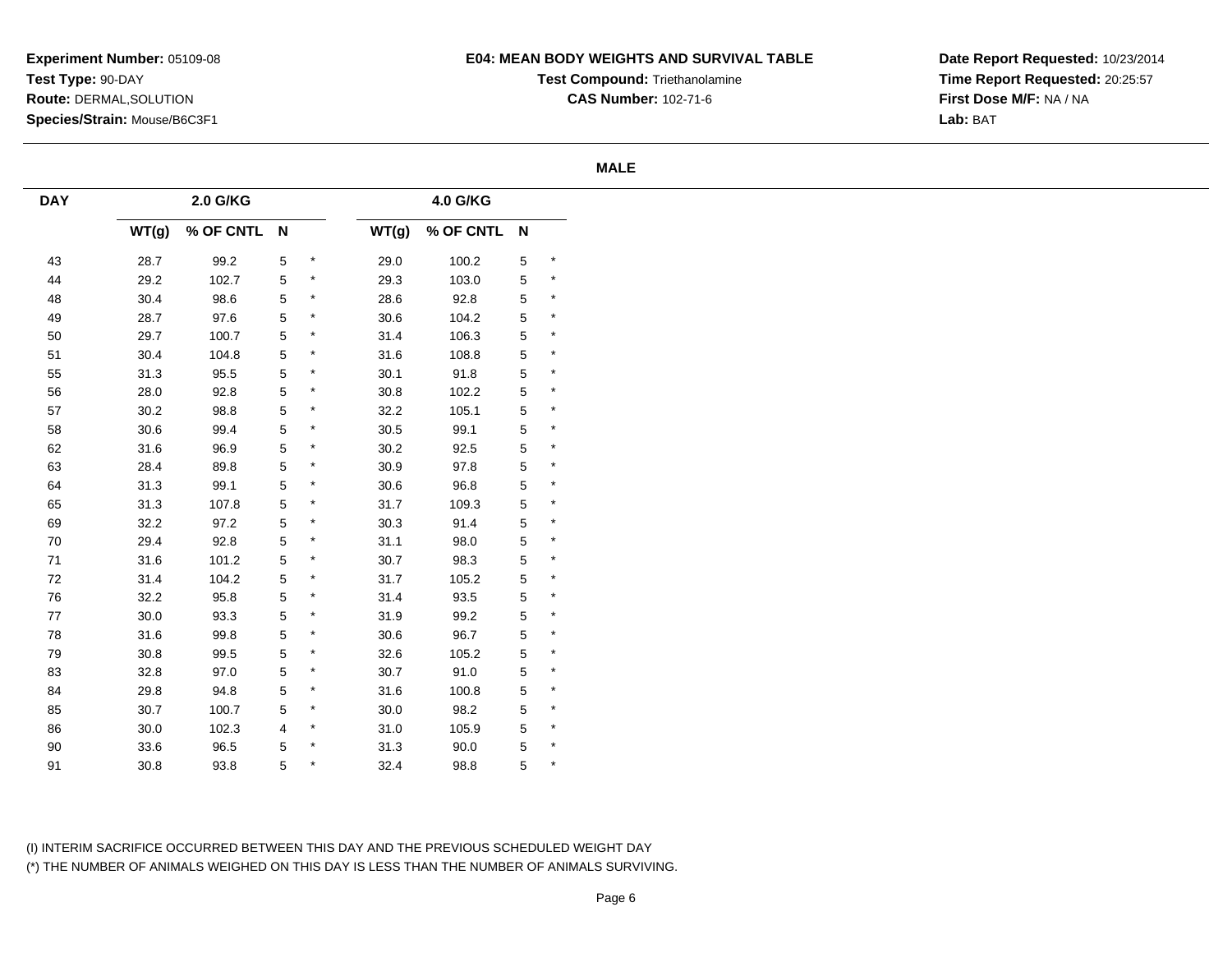## **E04: MEAN BODY WEIGHTS AND SURVIVAL TABLE**

**Test Compound:** Triethanolamine**CAS Number:** 102-71-6

**Date Report Requested:** 10/23/2014**Time Report Requested:** 20:25:57**First Dose M/F:** NA / NA**Lab:** BAT

### **MALE**

| <b>DAY</b>          |      | 2.0 G/KG            |    |         |      | 4.0 G/KG            |       |  |
|---------------------|------|---------------------|----|---------|------|---------------------|-------|--|
|                     |      | $WT(g)$ % OF CNTL N |    |         |      | $WT(g)$ % OF CNTL N |       |  |
| 92                  | 31.9 | 99.2                | 5  | $\star$ | 31.5 | 98.0                | $5$ * |  |
| 93                  | 31.3 | 102.4               | 3  | $\star$ | 32.3 | 105.5               | $5$ * |  |
| <b>TERM<br/>SAC</b> | 31.8 | 96.8                | 18 |         | 32.1 | 97.6                | 20    |  |

\*\*\*END OF MALE DATA\*\*\*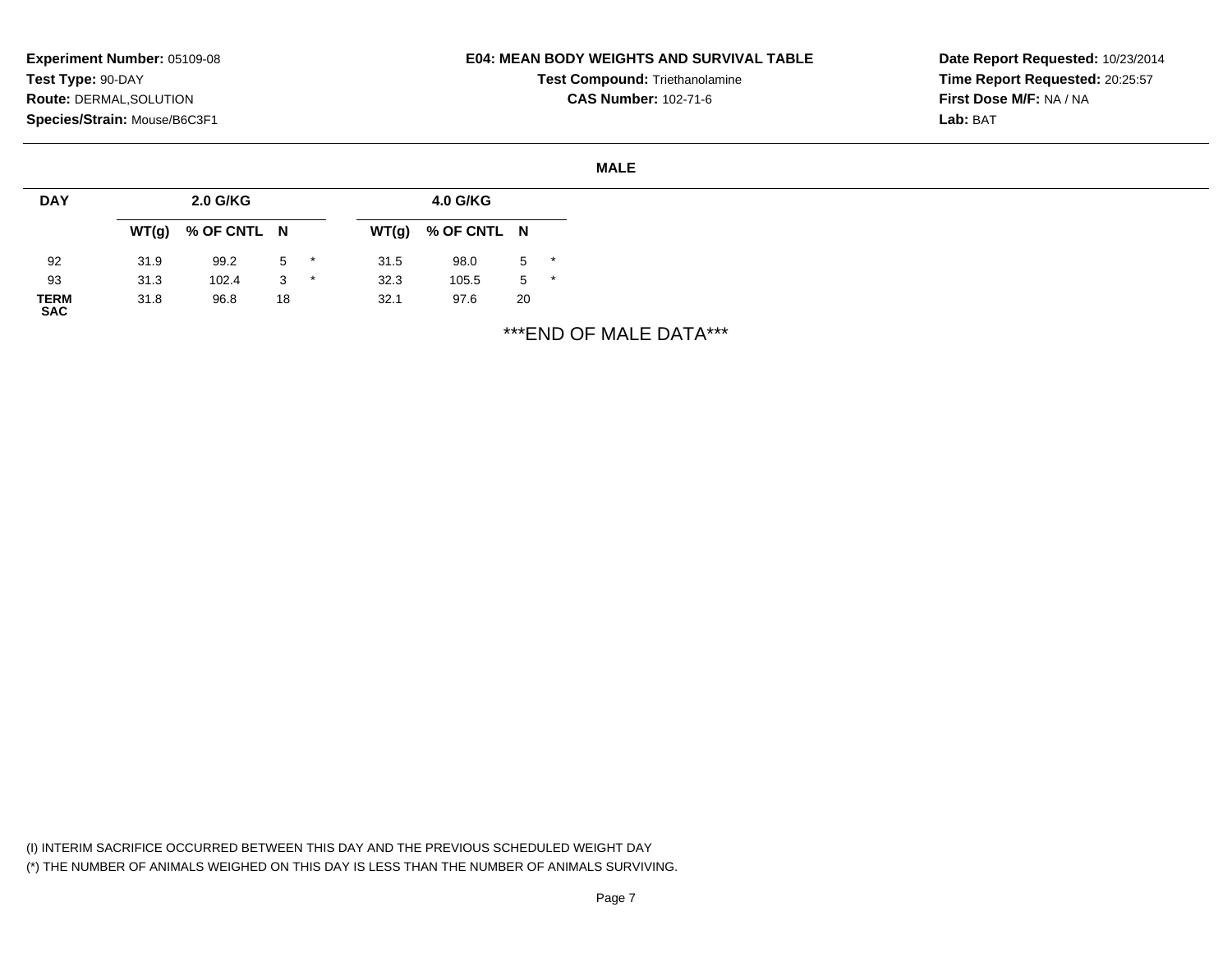## **E04: MEAN BODY WEIGHTS AND SURVIVAL TABLE**

# **Test Compound:** Triethanolamine

**CAS Number:** 102-71-6

**Date Report Requested:** 10/23/2014**Time Report Requested:** 20:25:57**First Dose M/F:** NA / NA**Lab:** BAT

## **FEMALE**

| <b>DAY</b>     | 0 G/KG |                 |            |       | 0.25 G/KG   |      |          |       | 0.5 G/KG    |    |         |       | 1.0 G/KG    |             |         |
|----------------|--------|-----------------|------------|-------|-------------|------|----------|-------|-------------|----|---------|-------|-------------|-------------|---------|
|                | WT(g)  | N               |            | WT(g) | % OF CNTL N |      |          | WT(g) | % OF CNTL N |    |         | WT(g) | % OF CNTL N |             |         |
| $-2$           | 18.1   | 10 <sup>°</sup> | $\star$    | 16.9  | 93.3        | $10$ | $^\star$ | 16.6  | 91.4        | 10 | $\star$ | 17.5  | 96.4        | $10$        | $\star$ |
| $-1$           | 17.4   | 10              | $\star$    | 17.7  | 101.7       | 10   | $\star$  | 17.9  | 102.8       | 10 | $\star$ | 17.9  | 103.0       | 10          | $\star$ |
| $\mathbf{1}$   | 19.1   | 5               | $\star$    | 18.6  | 97.6        | 5    |          | 18.1  | 94.9        | 5  | $\ast$  | 18.9  | 99.1        | $\sqrt{5}$  | $\star$ |
| 2              | 18.4   | 5               | $\star$    | 19.4  | 105.6       | 5    |          | 19.0  | 103.4       | 5  |         | 18.9  | 103.1       | $\sqrt{5}$  | $\star$ |
| 3              | 19.4   | 5               | $\star$    | 18.1  | 93.7        | 5    |          | 19.8  | 102.1       | 5  |         | 19.3  | 99.6        | 5           |         |
| 4              | 19.0   | 5               | $\star$    | 19.2  | 101.3       | 5    |          | 18.7  | 98.7        | 5  |         | 19.3  | 101.6       | $\sqrt{5}$  |         |
| 6              | 19.8   | 5               | $\star$    | 20.3  | 102.3       | 5    | $\star$  | 19.8  | 99.7        | 5  | $\ast$  | 19.8  | 99.7        | 5           |         |
| $\overline{7}$ | 20.3   | 5               | $\star$    | 20.2  | 99.9        | 5    | $\star$  | 20.3  | 100.2       | 5  | $\star$ | 21.1  | 104.1       | $\,$ 5 $\,$ |         |
| 8              | 20.1   | 5               | $\star$    | 19.1  | 95.1        | 5    |          | 20.5  | 102.1       | 5  |         | 19.8  | 98.7        | $\sqrt{5}$  | $\star$ |
| 9              | 20.0   | 5               | $\star$    | 19.6  | 98.0        | 5    | $\star$  | 20.0  | 100.4       | 5  |         | 20.8  | 104.1       | $\sqrt{5}$  |         |
| 13             | 21.6   | 5               | $\star$    | 21.9  | 101.5       | 5    |          | 21.8  | 101.2       | 5  |         | 21.4  | 99.3        | 5           |         |
| 14             | 21.7   | 5               | $\star$    | 22.2  | 102.3       | 5    | $\star$  | 22.2  | 102.1       | 5  |         | 22.4  | 102.9       | $\mathbf 5$ |         |
| 15             | 22.2   | 5               | $^{\star}$ | 20.9  | 94.1        | 5    | $\star$  | 21.9  | 98.6        | 5  | $\star$ | 21.6  | 97.5        | $\sqrt{5}$  | $\star$ |
| $16\,$         | 21.6   | 5               | $\star$    | 21.5  | 99.6        | 5    |          | 22.3  | 103.2       | 5  | $\ast$  | 22.5  | 104.4       | $\sqrt{5}$  |         |
| 20             | 22.3   | 5               | $^{\star}$ | 23.0  | 102.9       | 5    | $\ast$   | 23.3  | 104.1       | 5  |         | 22.6  | 101.3       | 5           |         |
| 21             | 22.5   | 5               | $\star$    | 23.0  | 102.0       | 5    |          | 23.2  | 103.0       | 5  |         | 23.1  | 102.4       | 5           |         |
| 22             | 23.9   | 5               | $\star$    | 21.6  | 90.1        | 5    |          | 23.5  | 98.1        | 5  |         | 23.4  | 97.6        | $\sqrt{5}$  |         |
| 23             | 23.7   | 5               | $\star$    | 22.2  | 93.7        | 5    | $\ast$   | 23.4  | 98.7        | 5  |         | 23.5  | 99.5        | $\sqrt{5}$  |         |
| 27             | 24.3   | 5               | $\star$    | 23.4  | 96.1        | 5    | $\star$  | 24.3  | 100.0       | 5  | $\ast$  | 24.1  | 99.1        | $\,$ 5 $\,$ |         |
| 28             | 23.4   | 5               | $\star$    | 24.0  | 102.6       | 5    |          | 25.4  | 108.6       | 5  |         | 24.6  | 105.0       | $\sqrt{5}$  | $\star$ |
| 29             | 24.5   | 5               | $\star$    | 22.6  | 92.3        | 5    | $\ast$   | 24.3  | 99.1        | 5  |         | 24.3  | 98.9        | 5           |         |
| $30\,$         | 24.5   | 5               | $\star$    | 23.9  | 97.6        | 5    | $\star$  | 23.5  | 95.7        | 5  | $\ast$  | 24.7  | 100.6       | $\mathbf 5$ | $\star$ |
| 34             | 24.9   | 5               | $\star$    | 25.1  | 100.6       | 5    |          | 25.7  | 103.0       | 5  |         | 26.0  | 104.3       | 5           |         |
| 35             | 24.9   | 5               | $\star$    | 25.4  | 102.0       | 5    | $\ast$   | 25.0  | 100.4       | 5  | $^\ast$ | 26.7  | 107.1       | $\sqrt{5}$  | $\star$ |
| 36             | 24.9   | 5               | $\star$    | 23.6  | 94.5        | 5    |          | 26.0  | 104.2       | 5  | $\ast$  | 24.4  | 98.0        | $\sqrt{5}$  | $\star$ |
| 37             | 24.9   | 5               | $\star$    | 24.2  | 97.0        | 5    |          | 24.4  | 98.1        | 5  |         | 25.5  | 102.4       | $\sqrt{5}$  |         |
| 41             | 25.4   | 5               | $\star$    | 24.6  | 96.6        | 5    | $\star$  | 25.1  | 98.8        | 5  | $\star$ | 25.2  | 99.2        | $\mathbf 5$ |         |
| 42             | 24.5   | 5               |            | 25.4  | 103.9       | 5    |          | 25.0  | 102.3       | 5  |         | 25.4  | 103.6       | 5           |         |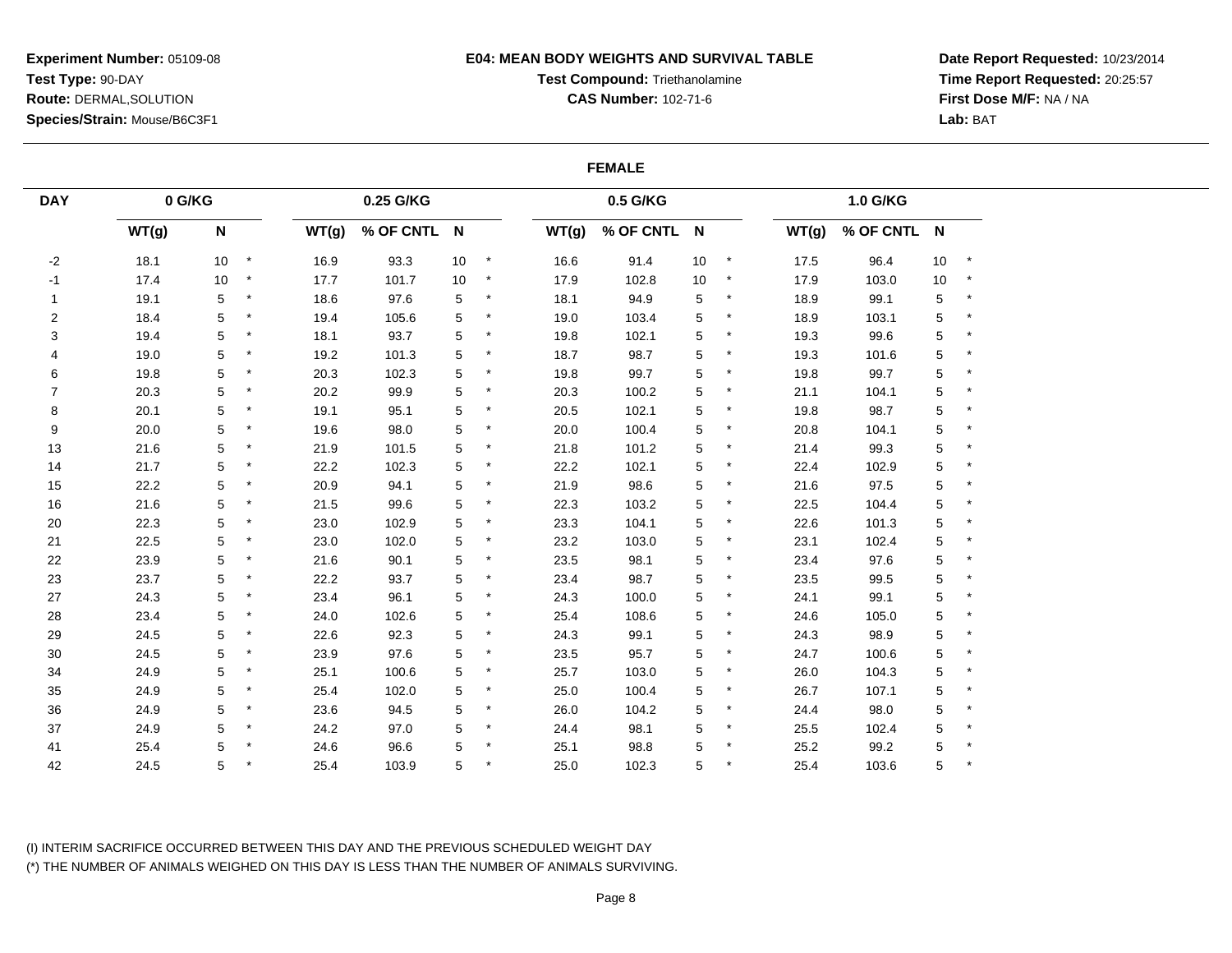## **E04: MEAN BODY WEIGHTS AND SURVIVAL TABLE**

**Test Compound:** Triethanolamine

**CAS Number:** 102-71-6

**Date Report Requested:** 10/23/2014**Time Report Requested:** 20:25:58**First Dose M/F:** NA / NA**Lab:** BAT

### **FEMALE**

| <b>DAY</b> | 0 G/KG |             |         |       | 0.25 G/KG   |            |         |       | 0.5 G/KG    |   |         |       | 1.0 G/KG    |             |         |
|------------|--------|-------------|---------|-------|-------------|------------|---------|-------|-------------|---|---------|-------|-------------|-------------|---------|
|            | WT(g)  | $\mathsf N$ |         | WT(g) | % OF CNTL N |            |         | WT(g) | % OF CNTL N |   |         | WT(g) | % OF CNTL N |             |         |
| 43         | 25.4   | 5           | $\star$ | 23.8  | 93.8        | $\sqrt{5}$ | $\star$ | 25.8  | 101.5       | 5 | $\star$ | 24.9  | 98.0        | 5           | $\star$ |
| 44         | 24.4   | 5           | $\star$ | 24.7  | 101.2       | 5          |         | 24.9  | 102.0       | 5 | $\star$ | 25.2  | 102.9       | 5           |         |
| 48         | 25.9   | 5           |         | 26.2  | 101.2       | 5          |         | 25.9  | 99.9        | 5 | $\ast$  | 26.3  | 101.5       | 5           |         |
| 49         | 25.4   | 5           | $^\ast$ | 26.6  | 104.7       | 5          |         | 26.3  | 103.6       | 5 | $\ast$  | 25.8  | 101.5       | 5           |         |
| 50         | 26.5   | 5           |         | 23.9  | 90.0        | 5          |         | 26.1  | 98.3        | 5 | $\ast$  | 25.5  | 96.1        | 5           |         |
| 51         | 25.5   | 5           | $\star$ | 25.2  | 98.7        | 5          |         | 25.7  | 100.9       | 5 | $\ast$  | 26.3  | 103.3       | 5           |         |
| 55         | 26.9   | 5           |         | 25.9  | 96.1        | 5          |         | 26.9  | 100.0       | 5 | $\ast$  | 26.3  | 97.6        | 5           |         |
| 56         | 25.4   | 5           |         | 27.5  | 108.4       | 5          |         | 26.4  | 104.2       | 5 | $\ast$  | 26.9  | 105.8       | $\mathbf 5$ |         |
| 57         | 26.9   | 5           | $\star$ | 25.5  | 94.6        | 5          |         | 26.7  | 99.3        | 5 | $\ast$  | 26.2  | 97.3        | $\mathbf 5$ |         |
| 58         | 26.6   | 5           |         | 26.0  | 97.8        | 5          |         | 26.9  | 101.3       | 5 | $\ast$  | 26.7  | 100.4       | 5           |         |
| 62         | 27.0   | 5           |         | 25.9  | 96.0        | 5          |         | 26.8  | 99.4        | 5 |         | 25.8  | 95.7        | 5           |         |
| 63         | 26.5   | 5           | $\star$ | 26.9  | 101.7       | 5          |         | 26.9  | 101.7       | 5 | $\ast$  | 28.1  | 106.1       | $\mathbf 5$ |         |
| 64         | 28.1   | 5           | $\star$ | 26.1  | 92.7        | 5          | $\star$ | 27.0  | 96.2        | 5 | $\star$ | 27.8  | 98.9        | 4           |         |
| 65         | 26.9   | 5           |         | 26.0  | 96.7        | 5          |         | 26.9  | 99.9        | 5 |         | 27.5  | 102.1       | 5           |         |
| 69         | 27.6   | 5           | $\star$ | 26.6  | 96.2        | 5          | $^\ast$ | 27.0  | 97.7        | 5 | *       | 27.6  | 99.8        | $\mathbf 5$ |         |
| 70         | 27.0   | 5           | $\star$ | 28.5  | 105.6       | 5          |         | 27.2  | 100.7       | 5 | $\ast$  | 28.0  | 103.7       | 5           |         |
| 71         | 28.9   | 5           |         | 26.4  | 91.5        | 5          |         | 27.3  | 94.7        | 5 |         | 28.0  | 97.0        | 4           |         |
| 72         | 27.6   | 5           |         | 27.0  | 97.8        | 5          |         | 26.7  | 96.7        | 5 | $\ast$  | 28.4  | 102.8       | 5           |         |
| 76         | 28.6   | 5           |         | 27.2  | 95.2        | 5          |         | 28.0  | 98.1        | 5 | $\star$ | 27.6  | 96.6        | $\mathbf 5$ |         |
| 77         | 26.4   | 5           |         | 28.9  | 109.5       | 5          |         | 28.4  | 107.3       | 5 |         | 27.9  | 105.7       | $\mathbf 5$ |         |
| 78         | 30.2   | 5           |         | 26.3  | 87.0        | 5          |         | 27.7  | 91.6        | 5 | $\ast$  | 28.6  | 94.7        | 4           |         |
| 79         | 28.3   | 5           |         | 27.1  | 95.6        | 5          |         | 28.1  | 99.4        | 5 | $\ast$  | 28.0  | 98.9        | 5           |         |
| 83         | 28.4   | 5           |         | 27.5  | 96.6        | 5          |         | 27.9  | 98.3        | 5 |         | 27.5  | 96.9        | 5           |         |
| 84         | 26.9   | 5           | $\star$ | 28.2  | 104.7       | 5          | $\star$ | 27.8  | 103.3       | 5 | $\star$ | 28.8  | 107.0       | 5           |         |
| 85         | 27.5   | 5           |         | 25.1  | 91.4        | 5          |         | 27.2  | 98.8        | 5 | $\ast$  | 27.3  | 99.4        | 4           |         |
| 86         | 26.2   | 5           |         | 25.6  | 97.6        | 5          |         | 25.8  | 98.5        | 5 | *       | 26.6  | 101.4       | 5           |         |
| $90\,$     | 28.9   | 5           |         | 27.4  | 94.9        | 5          |         | 29.2  | 101.2       | 5 | $\star$ | 28.0  | 96.9        | 5           |         |
| 91         | 27.7   | 5           |         | 29.0  | 104.4       | 5          |         | 28.3  | 101.9       | 5 | $\ast$  | 29.6  | 106.8       | 5           |         |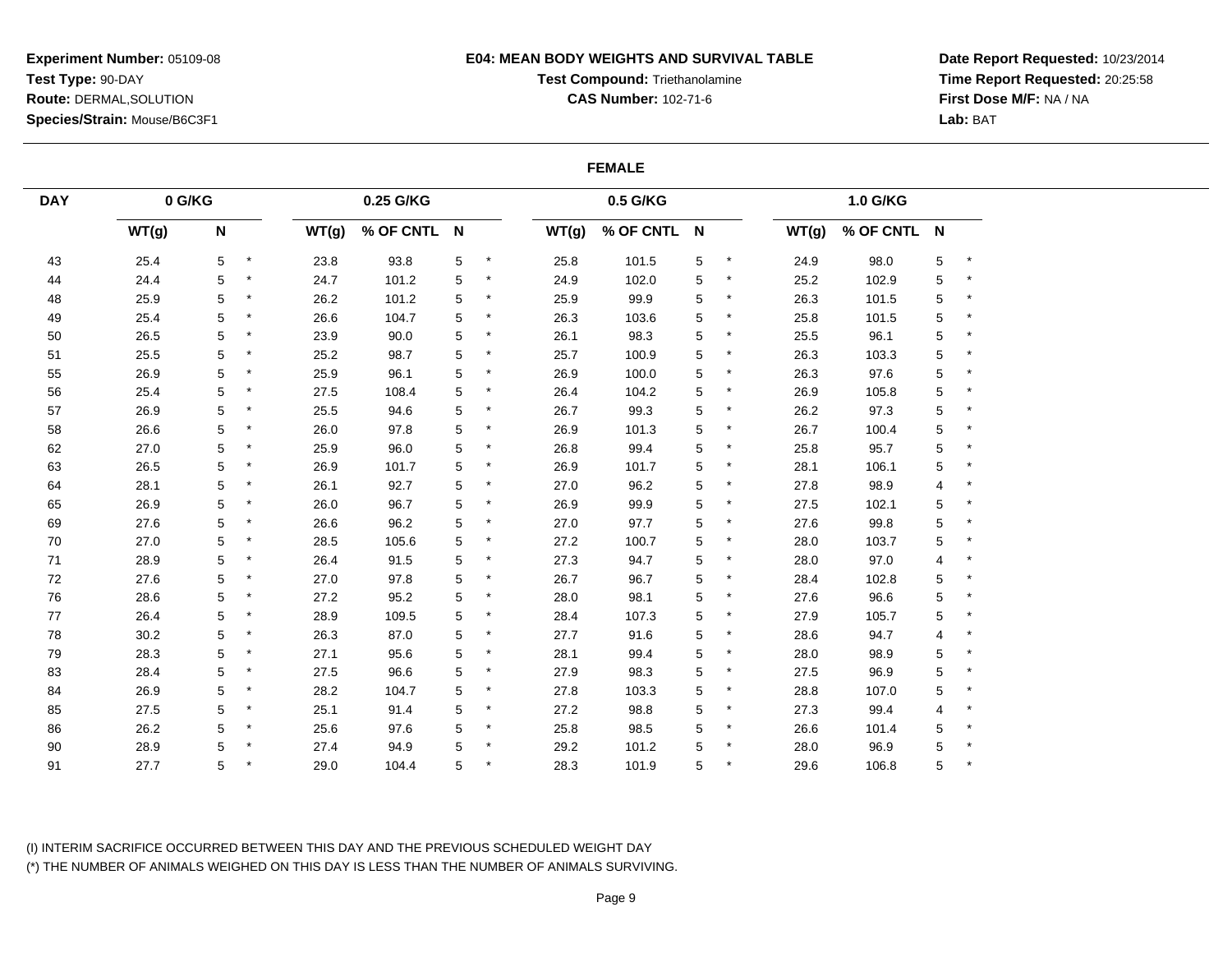## **E04: MEAN BODY WEIGHTS AND SURVIVAL TABLE**

**Test Compound:** Triethanolamine

**CAS Number:** 102-71-6

**Date Report Requested:** 10/23/2014**Time Report Requested:** 20:25:58**First Dose M/F:** NA / NA**Lab:** BAT

## **FEMALE**

| <b>DAY</b>                | 0 G/KG |    |   |       | 0.25 G/KG   |    |       | $0.5$ G/KG  |       |       | 1.0 G/KG    |       |       |
|---------------------------|--------|----|---|-------|-------------|----|-------|-------------|-------|-------|-------------|-------|-------|
|                           | WT(g)  | N  |   | WT(g) | % OF CNTL N |    | WT(g) | % OF CNTL N |       | WT(g) | % OF CNTL N |       |       |
| 92                        | 29.1   | 5  |   | 26.7  | 91.8        | 5  | 27.8  | 95.8        | $5$ * | 28.3  | 97.4        |       | $4 *$ |
| 93                        | 28.0   | 5  | * | 27.7  | 99.1        | 5  | 27.8  | 99.4        | $5$ * | 28.5  | 101.9       | $5$ * |       |
| <b>TERM</b><br><b>SAC</b> | 28.2   | 20 |   | 27.4  | 97.2        | 20 | 28.4  | 100.9       | 20    | 28.6  | 101.5       | 19    |       |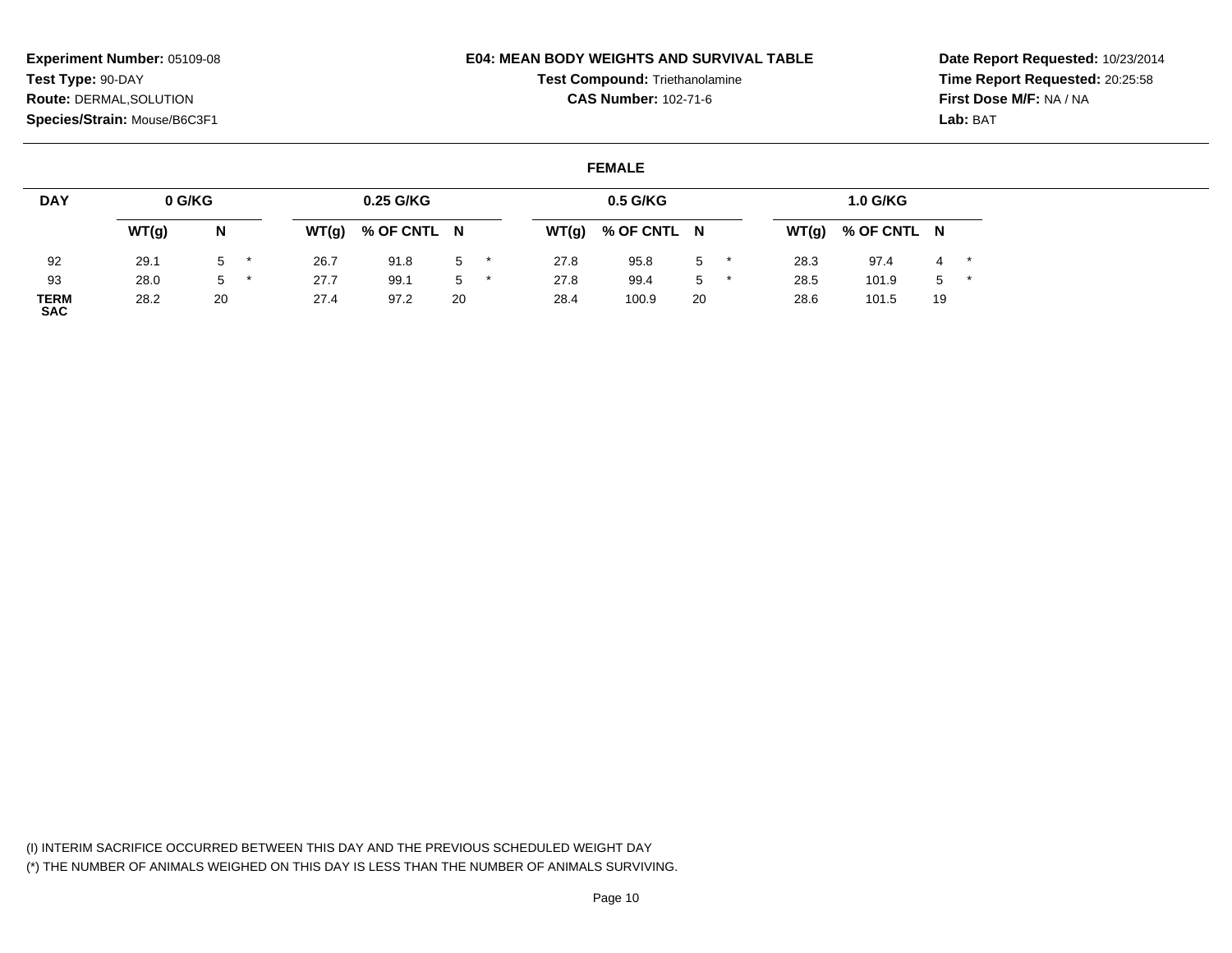# **E04: MEAN BODY WEIGHTS AND SURVIVAL TABLE**

**Test Compound:** Triethanolamine**CAS Number:** 102-71-6

**Date Report Requested:** 10/23/2014**Time Report Requested:** 20:25:58**First Dose M/F:** NA / NA**Lab:** BAT

### **FEMALE**

| WT(g) | 2.0 G/KG    |             |            |       | 4.0 G/KG    |             |         |
|-------|-------------|-------------|------------|-------|-------------|-------------|---------|
|       |             |             |            |       |             |             |         |
|       | % OF CNTL N |             |            | WT(g) | % OF CNTL N |             |         |
| 18.0  | 99.4        | $10\,$      | $\,$ $\,$  | 17.6  | 97.4        | $10$        | $\star$ |
| 17.4  | 100.1       | $10\,$      | $^{\star}$ | 18.0  | 103.5       | 10          | $\star$ |
| 18.7  | 97.9        | $\,$ 5 $\,$ | $\star$    | 18.4  | 96.7        | $\,$ 5 $\,$ | $\star$ |
| 19.3  | 104.9       | $\,$ 5 $\,$ | $\star$    | 19.0  | 103.7       | $\mathbf 5$ | $\star$ |
| 19.2  | 99.3        | $\,$ 5 $\,$ | $\star$    | 19.7  | 101.8       | $\,$ 5 $\,$ | $\star$ |
| 19.2  | 101.3       | 5           | $\star$    | 19.8  | 104.5       | 5           | $\star$ |
| 19.5  | 98.4        | $\,$ 5 $\,$ | $\star$    | 20.6  | 103.8       | $\,$ 5 $\,$ | $\star$ |
| 21.0  | 103.7       | $\,$ 5 $\,$ | $\star$    | 19.3  | 95.2        | $\,$ 5 $\,$ | $\star$ |
| 20.8  | 103.8       | 5           | $\star$    | 20.9  | 104.0       | $\,$ 5 $\,$ | $\star$ |
| 20.6  | 103.4       | $\,$ 5 $\,$ | $\star$    | 21.5  | 107.5       | 5           | $\star$ |
| 21.8  | 101.3       | 5           | $\star$    | 22.4  | 103.8       | 5           | $\star$ |
| 22.6  | 104.1       | 5           | $\star$    | 22.6  | 104.0       | $\,$ 5 $\,$ | $\star$ |
| 22.6  | 101.8       | $\,$ 5 $\,$ | $\star$    | 23.2  | 104.8       | $\mathbf 5$ | $\star$ |
| 22.5  | 104.4       | $\,$ 5 $\,$ | $\star$    | 23.3  | 108.2       | $\,$ 5 $\,$ | $\star$ |
| 22.9  | 102.6       | $\,$ 5 $\,$ | $^{\star}$ | 22.8  | 102.2       | $\,$ 5 $\,$ | $\star$ |
| 22.9  | 101.6       | 5           | $\star$    | 24.3  | 108.0       | 5           | $\star$ |
| 23.7  | 99.0        | $\,$ 5 $\,$ | $\star$    | 24.3  | 101.3       | 5           | $\star$ |
| 24.9  | 105.1       | 5           | $\star$    | 24.5  | 103.4       | $\,$ 5 $\,$ | $\star$ |
| 24.7  | 101.5       | $\,$ 5 $\,$ | $\star$    | 25.5  | 105.0       | $\mathbf 5$ | $\star$ |
| 24.3  | 103.6       | $\,$ 5 $\,$ | $\star$    | 25.9  | 110.7       | $\,$ 5 $\,$ | $\star$ |
| 24.7  | 100.7       | $\,$ 5 $\,$ | $\star$    | 25.9  | 105.5       | $\mathbf 5$ | $\star$ |
| 24.3  | 98.9        | 5           | $\star$    | 26.1  | 106.4       | $\,$ 5 $\,$ | $\star$ |
| 24.4  | 97.8        | 5           | $\star$    | 25.6  | 102.5       | 5           | $\star$ |
| 25.4  | 102.0       | $\,$ 5 $\,$ | $\star$    | 26.1  | 104.7       | $\,$ 5 $\,$ | $\star$ |
| 25.5  | 102.2       | 5           | $\star$    | 26.4  | 105.9       | $\,$ 5 $\,$ | $\star$ |
| 24.9  | 99.8        | $\,$ 5 $\,$ | $\star$    | 26.7  | 107.0       | $\sqrt{5}$  | $\star$ |
| 24.7  | 97.3        | 5           | $\star$    | 25.2  | 99.3        | 5           | $\star$ |
| 25.5  | 104.1       | 5           | $\star$    | 25.9  | 105.8       | 5           | $\star$ |
|       |             |             |            |       |             |             |         |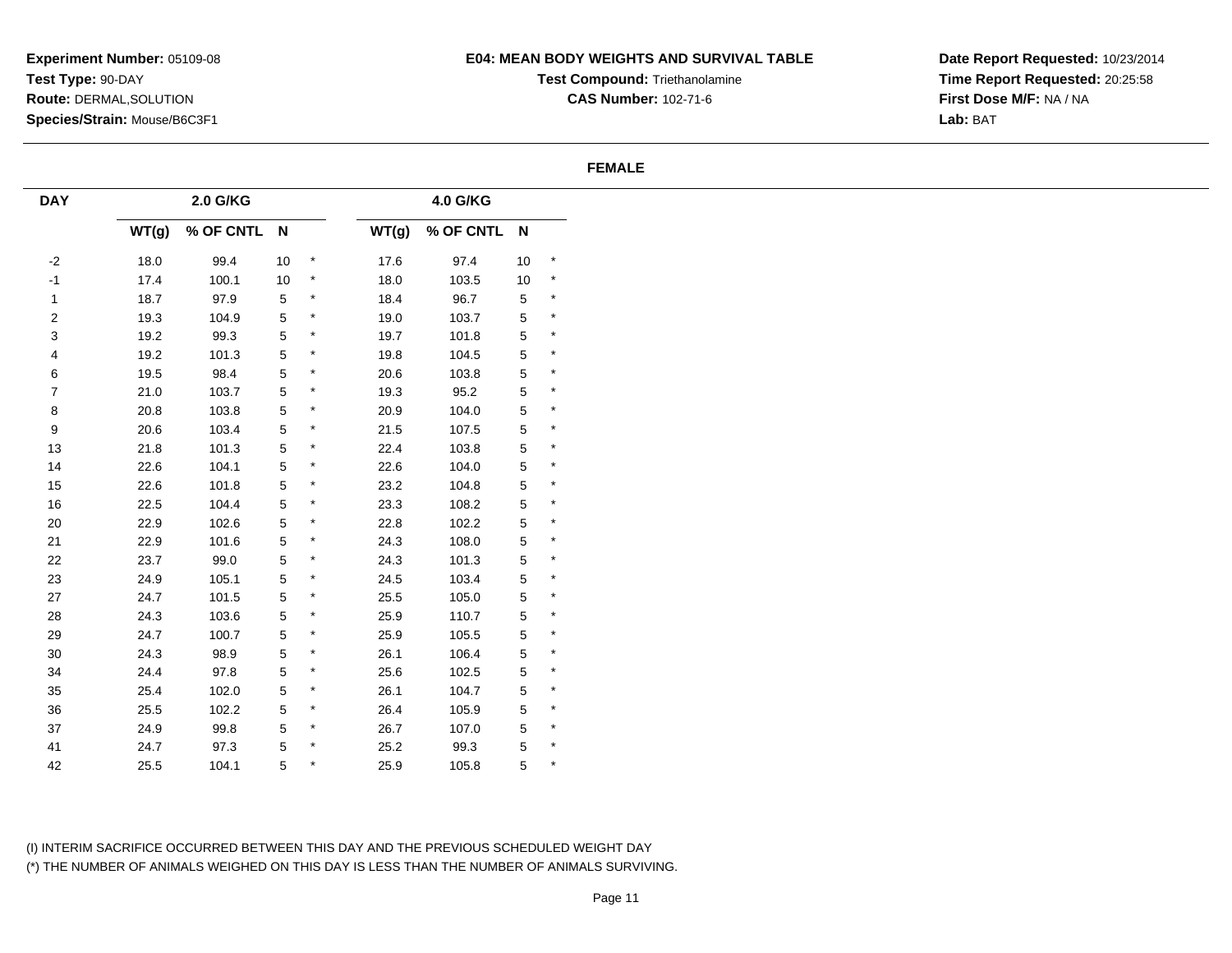# **E04: MEAN BODY WEIGHTS AND SURVIVAL TABLE**

**Test Compound:** Triethanolamine**CAS Number:** 102-71-6

**Date Report Requested:** 10/23/2014**Time Report Requested:** 20:25:58**First Dose M/F:** NA / NA**Lab:** BAT

### **FEMALE**

| <b>DAY</b> |       | 2.0 G/KG    |                |         |       | 4.0 G/KG    |   |          |
|------------|-------|-------------|----------------|---------|-------|-------------|---|----------|
|            | WT(g) | % OF CNTL N |                |         | WT(g) | % OF CNTL N |   |          |
| 43         | 25.8  | 101.4       | $\overline{5}$ | $\star$ | 25.9  | 102.0       | 5 | $\star$  |
| 44         | 25.2  | 103.3       | 5              | $\star$ | 26.5  | 108.3       | 5 | $\star$  |
| 48         | 25.5  | 98.5        | $\overline{5}$ | $\star$ | 25.9  | 99.8        | 5 | $\star$  |
| 49         | 25.2  | 99.3        | $\,$ 5 $\,$    | $\star$ | 27.4  | 107.6       | 5 | $\star$  |
| $50\,$     | 26.0  | 98.2        | 5              | $\star$ | 26.9  | 101.3       | 5 | $\star$  |
| 51         | 25.9  | 101.6       | 5              | $\star$ | 27.2  | 106.6       | 5 | $\star$  |
| 55         | 26.0  | 96.7        | $\mathbf 5$    | $\star$ | 26.8  | 99.4        | 5 | $\star$  |
| 56         | 26.7  | 105.2       | 5              | $\star$ | 27.3  | 107.6       | 5 | $^\star$ |
| 57         | 28.7  | 106.6       | $\sqrt{5}$     | $\star$ | 27.5  | 102.0       | 5 | $\star$  |
| 58         | 26.8  | 100.8       | $\mathbf 5$    | $\star$ | 26.8  | 101.0       | 5 | $\star$  |
| 62         | 26.2  | 97.2        | 5              | $\star$ | 27.1  | 100.5       | 5 | $\star$  |
| 63         | 26.9  | 101.7       | 5              | $\star$ | 27.7  | 104.5       | 5 | $^\star$ |
| 64         | 27.1  | 96.3        | $\,$ 5 $\,$    | $\star$ | 28.1  | 100.0       | 5 | $\star$  |
| 65         | 27.5  | 102.3       | $\,$ 5 $\,$    | $\star$ | 27.8  | 103.1       | 5 | $\star$  |
| 69         | 27.3  | 98.8        | $\mathbf 5$    | $\star$ | 27.2  | 98.3        | 5 | $\star$  |
| $70\,$     | 27.1  | 100.2       | 5              | $\star$ | 27.9  | 103.2       | 5 | $\star$  |
| $71\,$     | 27.9  | 96.7        | 5              | $\star$ | 28.0  | 97.0        | 5 | $^\star$ |
| $72\,$     | 28.3  | 102.4       | $\,$ 5 $\,$    | $\star$ | 28.7  | 104.0       | 5 | $\star$  |
| ${\bf 76}$ | 27.9  | 97.5        | 5              | $\star$ | 27.7  | 96.9        | 5 | $^\star$ |
| $77\,$     | 27.0  | 102.0       | 5              | $\star$ | 28.0  | 106.0       | 5 | $^\star$ |
| ${\bf 78}$ | 28.7  | 95.2        | $\,$ 5 $\,$    | $\star$ | 28.5  | 94.5        | 5 | $\star$  |
| 79         | 28.0  | 98.7        | 5              | $\star$ | 28.2  | 99.7        | 5 | $\star$  |
| 83         | 28.1  | 99.0        | 5              | $\star$ | 27.4  | 96.6        | 5 | $^\star$ |
| 84         | 26.9  | 99.8        | $\mathbf 5$    | $\star$ | 27.6  | 102.5       | 5 | $\star$  |
| 85         | 27.5  | 100.0       | 5              | $\star$ | 28.4  | 103.4       | 5 | $^\star$ |
| 86         | 25.9  | 98.9        | 5              | $\star$ | 27.5  | 104.8       | 5 | $\star$  |
| $90\,$     | 28.1  | 97.2        | $\mathbf 5$    | $\star$ | 27.1  | 93.8        | 5 | $^\star$ |
| 91         | 28.7  | 103.5       | 5              |         | 27.8  | 100.2       | 5 | $\star$  |